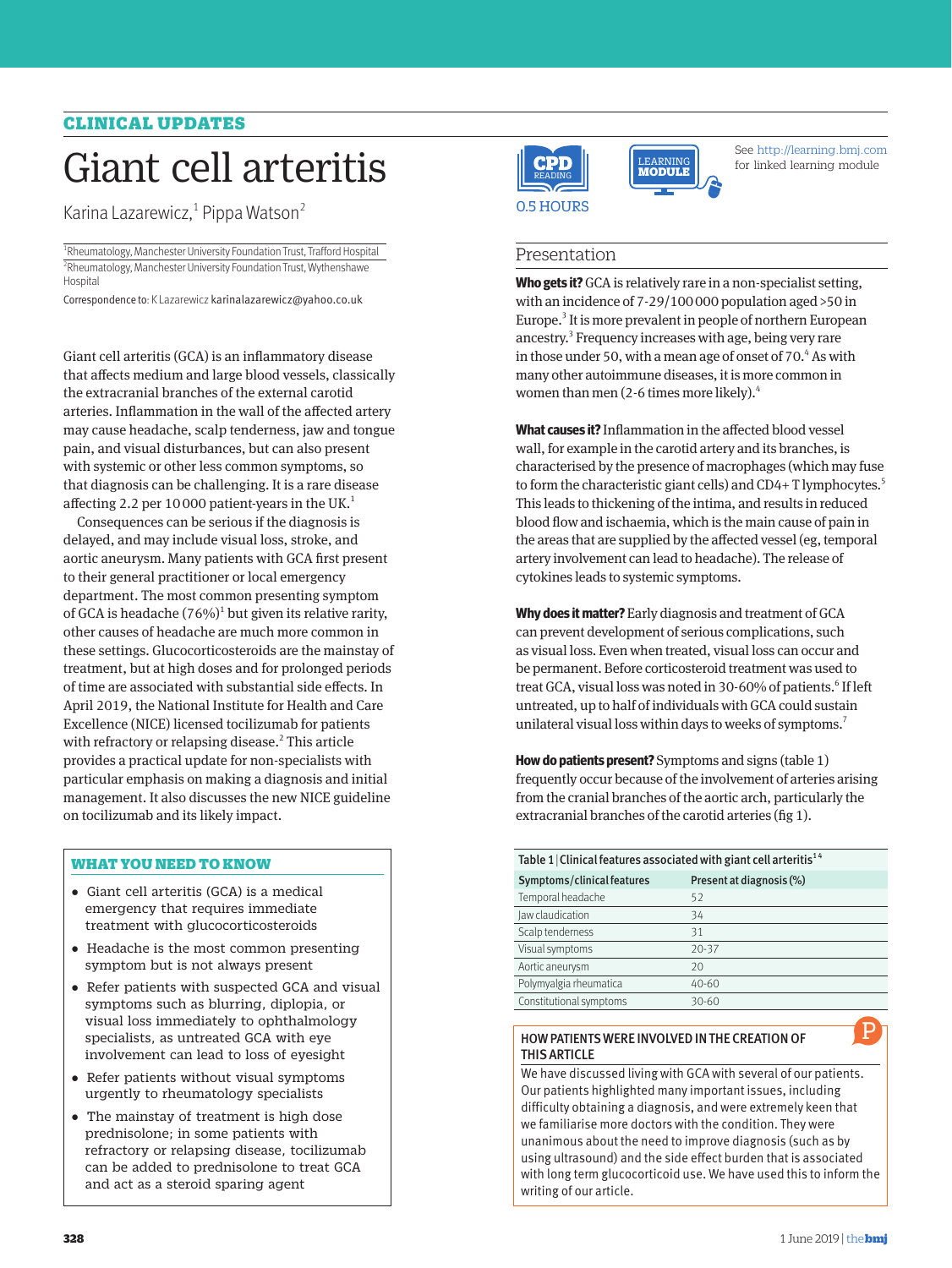

# Assessing a patient: history and examination

## Ask about

*Headache*—this is the most common symptom, but it isn't always present. When present it is usually a severe temporal headache although GCA can present with occipital or parietal pain.<sup>8</sup> It is quite often insidious in onset but can also be acute. The pain is described as dull in nature but this varies.

*Visual symptoms*—ask about visual symptoms in anyone presenting with a headache. Is there partial or complete loss of vision or diplopia? Ask specifically about both eyes. If a patient has unilateral eye involvement, the likelihood of the other eye being affected at the same time is 20-50%.<sup>9</sup>

*Scalp tenderness*—is there scalp tenderness when brushing hair?

*Constitutional symptoms*—fatigue, weight loss, anorexia, and sweats or fevers are frequently present. However, differential diagnoses, such as infection and malignancy, should also be considered.

*Pain in the jaw on chewing (jaw claudication)*—this is the most common

ischaemic complication. Usually pain happens after minutes of chewing over the masseter muscle, due to its ischaemia.10 Tongue claudication is very rarely the presenting symptom and is present in about 2-4% of patients. $^{11}$  Jaw (or tongue) claudication is associated with a high risk of ischaemic complications.<sup>12</sup>

*Proximal muscle pain and stiffness* patients with coexisting polymyalgia rheumatica (PMR) may report muscle pain, particularly in the proximal arms and legs, and early morning stiffness usually lasting several hours. They often find it difficult to get out of bed in the morning.

# Examine

*Temporal arteries*—palpate the temporal artery to look for tenderness, beading that feels like small hard lumps, and/or decreased or absent pulsation, for example by comparing it with the other side.

*Vascular examination*—look for large vessel vasculitis features such as bruits (eg, carotid or subclavian artery), decreased

- Would you consider GCA as a diagnosis in a patient who didn't present with a headache?
- Would you start glucocorticoid treatment before referral?
- Think about the last time you reviewed someone with GCA. Did you discuss potential steroid side effects and ways of minimising their impact? How might you do this more next time?

#### The American College of Rheumatology classification criteria<sup>15</sup>

At least three of five criteria must be present—sensitivity 93.5%, specificity 91.2%

- Age at onset >50
- New onset headache
- High erythrocyte sedimentation rate (>50 mm/hour by the Westergren method)
- Abnormal temporal artery onpalpation
- Changes consistent with GCA on biopsy

arterial pulsation, or a blood pressure differential between arms.

*Eyes*—check visual acuity and visual fields, looking for anterior ischaemic optic neuropathy secondary to GCA, which may present as monocular loss of vision (over hours to days). Some patients report altitudinal vision loss (either lower or upper half of the visual field is selectively affected) or scotoma. Check pupillary reflexes for a relative afferent defect secondary to optic nerve ischaemia, and perform fundoscopy. Fundoscopy findings are not specific to GCA and may include cotton wool patches, oedema, pale discs, or even haemorrhage.

*Scalp*—feel for tenderness over the scalp; do not limit your examination only to the skin overlying the temporal artery as arteries supplying the scalp can also be involved.

Perform a thorough general examination, including (but not limited to) cardiovascular, respiratory, and abdominal systems to exclude other differential diagnoses (table 2).